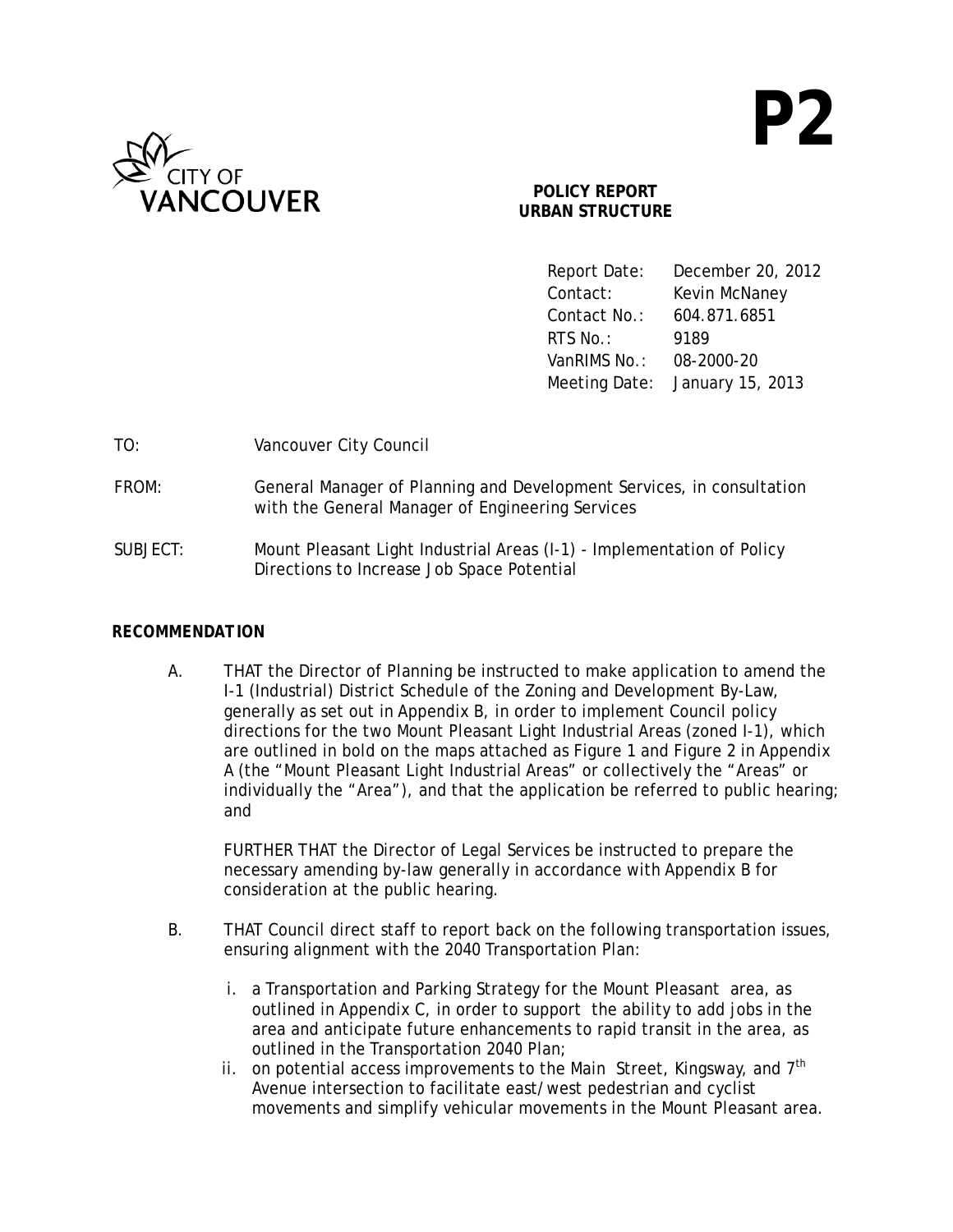#### *REPORT SUMMARY*

This report recommends changes to the I-1 District Schedule as directed by Council through the Metropolitan Core Jobs and Economy Land Use Plan. The I-1 (Industrial) District Schedule of the Zoning and Development By-law applies only to the Mt. Pleasant Light Industrial Areas. The primary goal of these proposed changes is to enhance the Areas as job centres, which is consistent with the City's objectives of the recently adopted Vancouver Economic Action Strategy (2011). The Director of Planning recommends that the amendments set out in Appendix B be referred to Public Hearing. Further work and reports back are recommended on items also directed by Council through the Metropolitan Core Jobs and Economy Plan, specifically proposals for an area Transportation/Parking Strategy, and access improvements at the Main/Kingsway and  $7<sup>th</sup>$  Avenue intersection.

#### *COUNCIL AUTHORITY/PREVIOUS DECISIONS*

The Mount Pleasant Production, Distribution, and Repair Area (see Figure 1) was examined in the Metro Core Jobs and Economy Land Use Plan and directions were given by Council to increase job intensity through modest changes in the I-1 (Industrial) District Schedule, provided that such changes continue to restrict residential uses and do not displace important industrial functions. Directions were also given to explore parking strategies that support sustainable transportation modes and business/visitor access needs. This report recommends zoning changes to be referred to public hearing, as well as parking and transportation changes to be examined further that may help strengthen the Area role as a job centre.

The Council approval of the Mount Pleasant Community Plan also supports the intensification of jobs in Mount Pleasant industrial areas. Although the Mount Pleasant Light Industrial Areas were not within the specific boundaries of the community plan, the plan supports the retention and expansion of local job opportunities. This direction therefore applies to another portion of I-1 zoned land near Vancouver Community College (see Figure 2) which together with the Mount Pleasant PDR area, comprise the Mount Pleasant Light Industrial Areas.

In addition, Council's endorsement of the Metro Vancouver Regional Growth Strategy supports the retention of Mount Pleasant industrial areas and the intensification of job opportunities in industrial lands.

Finally, Council's adoption of the Vancouver Economic Action Strategy (VEAS) seeks to create a growing and prosperous business climate in the city through changes to policies and practises such as those outlined in this report. The VEAS identifies this and other areas as locations where companies requiring 'unique spaces', such as studio space for the creative sector (film production, gaming, etc.), can be accommodated in close proximity to downtown. This report represents the first follow up on Council directions and decisions, with other areas such as the Burrard Slopes Industrial Area to be the subject of upcoming reports to Council, where similar adjustments to zoning will be proposed.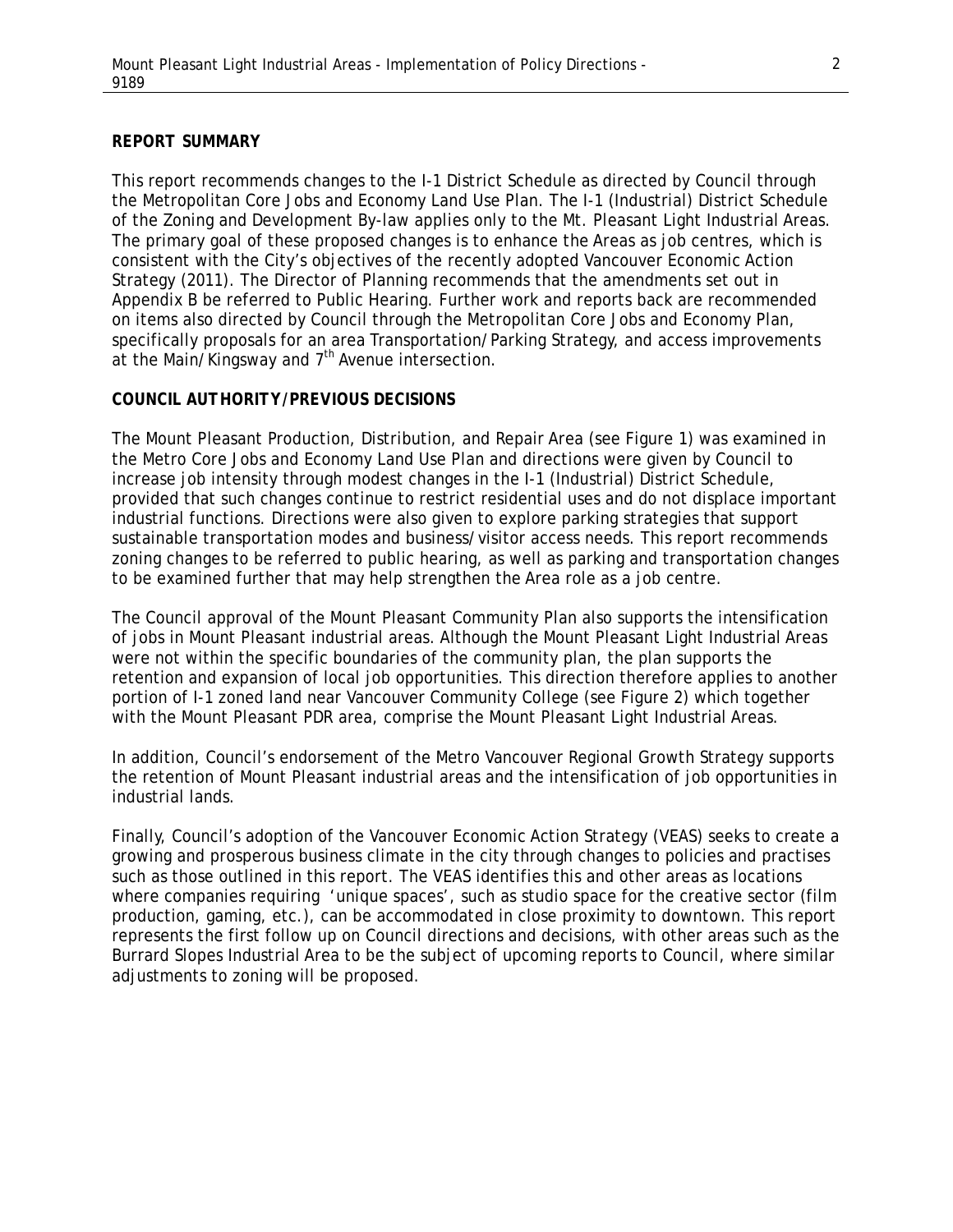#### Applicable Council Policy

Transportation 2040 (2012) Vancouver Economic Action Strategy (2011) Metro Vancouver Regional Growth Strategy (2011) Greenest City Action Plan (2011) Mount Pleasant Community Plan (2010) Metro Core Jobs and Economy Land Use Plan (2009) Guiding Principles: Economic Development in the City of Vancouver (2006) Vancouver Transportation Plan (1997) Industrial Lands Policies (1995)

#### *CITY MANAGER'S/GENERAL MANAGER'S COMMENTS*

The General Manager of Planning and Development recommends APPROVAL of the foregoing.

#### *REPORT*

#### *Background/Context*

The Metropolitan Core Jobs and Economy Land Use Plan was undertaken between 2005 and 2009 with the intent of reviewing land use in the inner city for the purpose of maintaining a strong and vibrant economic base. Significant public outreach was involved and policies for Downtown were adopted by Council through a series of reports in 2009.

#### *There are two MPLI Areas:*

- *The Mount Pleasant Light Industrial Area between Main and Yukon (previously referred to as the Mount Pleasant PDR Area) was one of a number of sub-areas in the plan, and it was identified as an area South of False Creek to be examined in more detail as a follow up to the Downtown portion of the plan.*
- *The smaller Mount Pleasant Light Industrial Area (I-1 zoning) near Vancouver Community College has been included in the proposed changes to the I-1 District Schedule, as it is a good area for job intensification, given its proximity to VCC and the nearby VCC Millenium Line Station. It also allows the zoning districts to remain the same under I-1 zoning, since both MPLI Areas will be dealt with identically.*



*Figure 1 – Mount Pleasant I-1 District Figure 2 – Mount Pleasant I-1 District*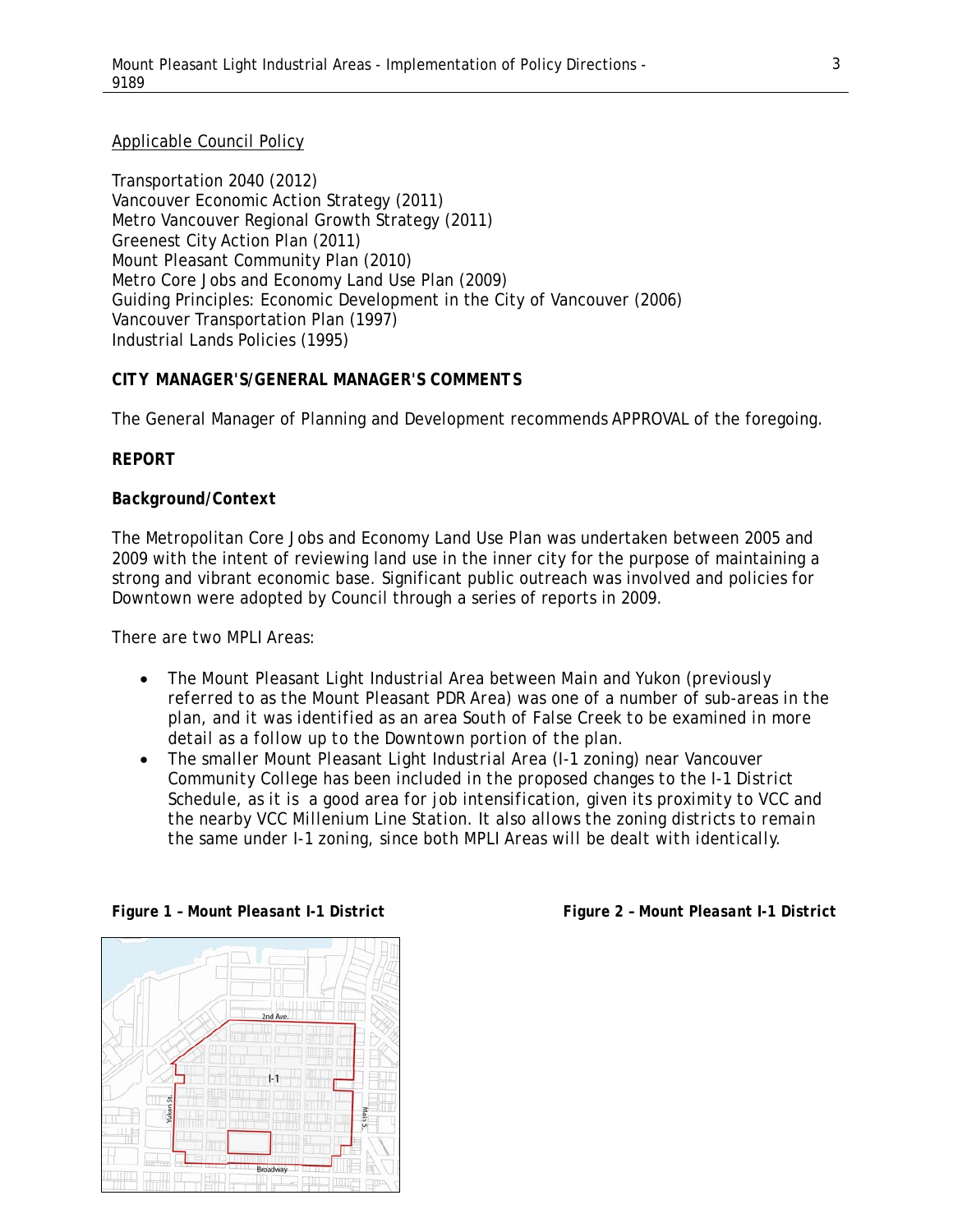*The primary intent of the I-1 (Industrial) District Schedule (which only applies to the Mount Pleasant Light Industrial Areas), is to permit light industrial uses that are generally compatible with one another and with adjoining residential or commercial districts.* 

The two Mount Pleasant Light Industrial Areas are home to approximately 7200 jobs, and this total amounts to about 4% of the total number of jobs in the Metro Core (which extends roughly from



12<sup>th</sup> Avenue north to the water, Burrard Street in the west to Clark Drive in the East). Of significance, that number amounts to about 23% of all jobs in industrial areas in the Metro Core and this geographic area is the largest single supplier of jobs in the Metro Core industrial areas. Approximately half of the 7200 jobs are industrial in nature, with the remaining half distributed between office and service uses (40%) and retail uses (10%). The Areas provide a service role to support the Metro Core economy, and its proximity to Downtown benefits businesses in both Areas.

The jobs/hectare in the Mt Pleasant Light Industrial Areas is about average for the entire Metro Core and the building types are typically two storey buildings with parking and loading on site. A minority of buildings approach the 3.0 FSR density and 60' height maximums for the area, with most newer buildings in this category. There is an opportunity to support additional jobs in the Areas through some minor changes in zoning, focussing on office and service uses that can easily combine with the existing industrial uses in the area or even in the same building.

The Metro Core Jobs and Economy Land Use Plan was fundamentally about ensuring that zoning in the various areas was sufficient to accommodate job and economic growth, and that land use regulations are not an impediment to economic development. Council therefore directed staff in 2009 to continue on with further work in the Mount Pleasant Light Industrial Areas which would enhance the job centre role that these Areas play.

As part of the Metro Core Study discussion, opportunities and challenges in the Mount Pleasant Light Industrial Areas were identified. Specifically:

- pressure for residential and retail in the Areas continues, and if allowed to proceed would increase land values and lease rates, displacing existing industrial uses
- the lower lease rates and diverse building types provide opportunities for industrial and service uses that are not easily provided elsewhere
- it is beneficial to have these residentially-incompatible uses in these Areas close to the downtown to service the downtown
- the introduction of some modest amounts of office and service uses may help to intensify employment and meet job space demands now and in the future
- the Areas are close to existing and future transit service, and adding jobs in the Areas will help decrease the overall need for commuting by single occupancy vehicles.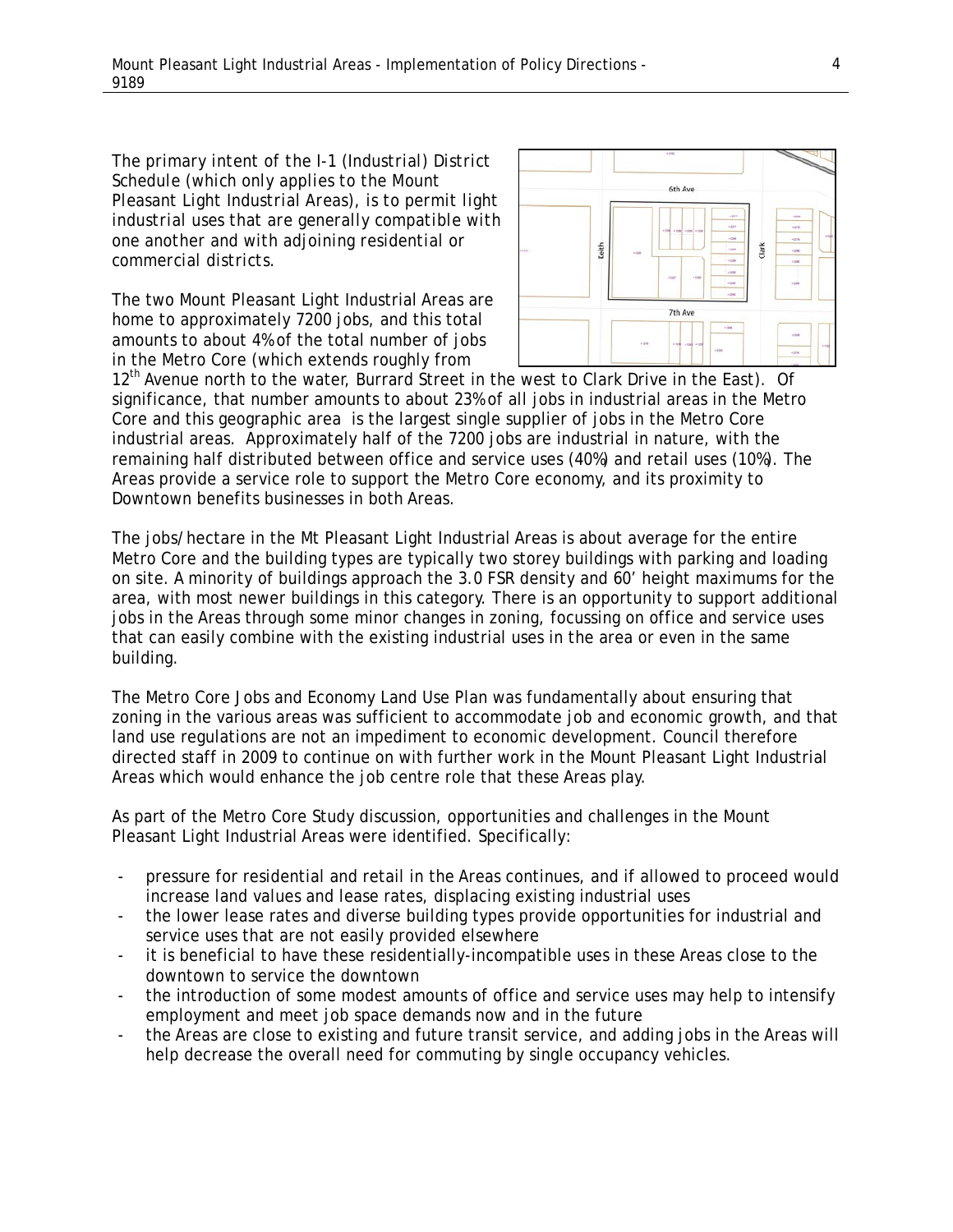In light of these opportunities and challenges, Council adopted a future desired role for the Areas through the Metro Core Study, as follows:

"Strengthen and enhance the Mount Pleasant Production, Distribution and Repair Area's role of providing centrally located, affordable production, distribution, and repair space by providing opportunities to increase job intensity through modest amounts of office and service uses, without displacing light industrial functions".

At the same time, Council approved the following policy directions to explore:

- strengthening the primarily production, distribution, and repair (light industrial) function of the Areas
- continuing to prohibit residential uses other than renovations to existing units as currently allowed in the zoning
- increasing the range of permitted service and office uses
- increasing the permitted service and office densities
- maintaining the current restrictions on retail uses
- collaborating with the Mount Pleasant Community planning program on reviewing land use in the IC-2 zoning between 2<sup>nd</sup> and 7<sup>th</sup> Avenues along the west side of Main Street
- exploring parking strategies and standards that support sustainable transportation modes, visitor and business/customer needs, and re-use of industrial buildings.

Council has also directed staff to examine the ability for Artist Studio - Class A to be allowed in all industrial areas of the City and that is being referred to Council in a companion report.

# *Strategic Analysis*

In addition to implementing Council's direction in the Metro Core Study to increase job space capacity, the proposed changes also provide significant support to the Vancouver Economic Action Strategy (2011), as outlined below. Staff at the Vancouver Economic Commission have been consulted regarding this report and are in agreement with its alignment with the Strategy.

Three key targets of the Vancouver Economic Action Strategy are to:

- protect, enhance, increase and densify employment spaces;
- find opportunities for the green and creative economies; and
- improve employment expansion and business performance.

The proposed policy changes in this report support industrial areas as a critical and necessary component of a resilient and adaptive economy, which contributes to the overall health and sustainability of the city. These changes provide increased flexibility in uses, particularly for general office and service uses that encapsulate a large range of "new economy" jobs and result in a higher intensity of jobs in the Area, while ensuring to protect the ability to locate true industrial uses in the Area. Moreover, the changes provide better access to the transportation networks that are key to trade.

Importantly, the proposed changes are explicitly designed to not displace the diverse and successful businesses that are already thriving in the Areas. The range of uses in the Mount Pleasant Light Industrial Areas is varied and the uses in these Areas support other sectors within the city, such as retail and hospitality, and they provide day to day services such as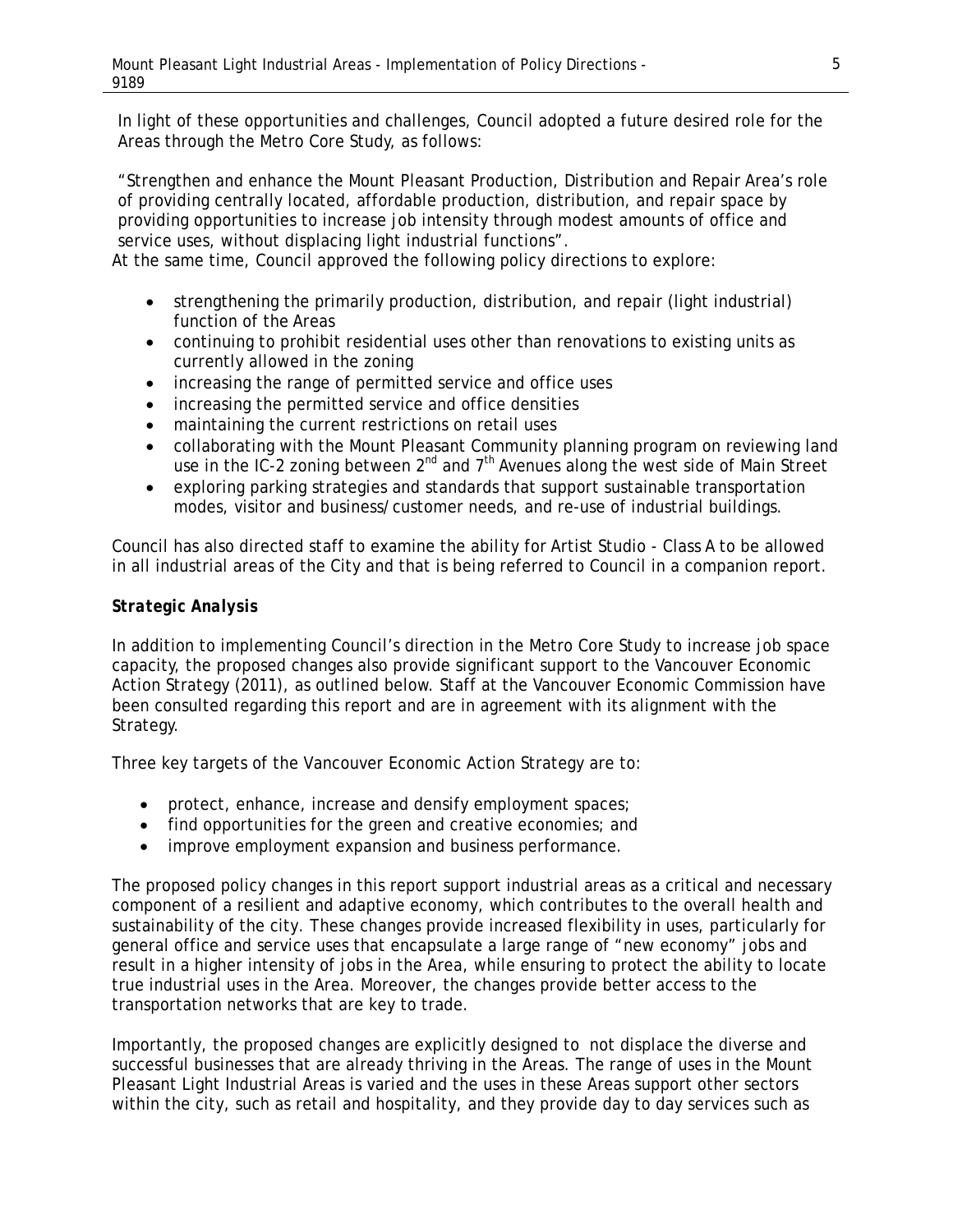repair and construction. The Areas provide critical workspace for a number of non-traditional industrial users, which includes a cluster of companies in film and television production, as well as digital media (examples include City TV, Deluxe, and Image Engine). Locating industrial uses within close proximity to suppliers, customers, and workers contributes to sustainability in several ways, including reducing traffic congestion and greenhouse gas emissions.

According to a recent study on Industrial Land Intensification commission by Metro Vancouver (2011), Vancouver has the highest density industrial development in the region, with the Mount Pleasant and Burrard Slopes industrial areas as leading examples of intensification. To put industrial land intensification in context, the Mount Pleasant Light Industrial Areas have experienced recent development ranging between 2.0 FSR to 3.0 FSR while in most other parts of the region the norm is 0.3 FSR and rarely exceeding 0.5 FSR. Mount Pleasant's higher densities are achievable because the Areas permit a higher allowance of non-industrial uses (particularly general office space) compared with most other areas in the region.

Industrial lands provide important space for jobs, including green jobs. The Mount Pleasant Light Industrial Areas already have a small cluster of green job employers within their boundaries (firms in environmental consulting, architecture, recycling, power management). By increasing the opportunities for more office space, there is an opportunity to increase the number of green employers who, as we have learned from research into the Greenest City Action Plan (2011), tend to cluster in office space.

The following proposed amendments to the Mount Pleasant I-1Zoning District Schedule are in keeping with the goals of the Vancouver Economic Action Strategy including:

- stronger business and job growth in key commercial zones
- better spaces that support new investment
- higher and better use of employment space
- an increased mode share for transit use versus automobiles
- increased employment density in key commercial neighbourhoods and along transportation routes
- protection of employment and investment in key growth industries

The VEAS notes that the regional economy consists mainly of small businesses in a diversity of sectors and the proposed amendments will assist and strengthen this type of economic activity.

In addition and also noted in the VEAS, it is increasingly important for businesses to be located in great neighbourhoods, and Mount Pleasant and its surrounding area provides this type of opportunity.

**Proposed Amendments to Implement Council's Direction in the Mt Pleasant Light Industrial Areas** 

#### **1) Proposed Zoning Amendments**

Recommendation A asks Council refer to public hearing amendments to the I-1 District Schedule.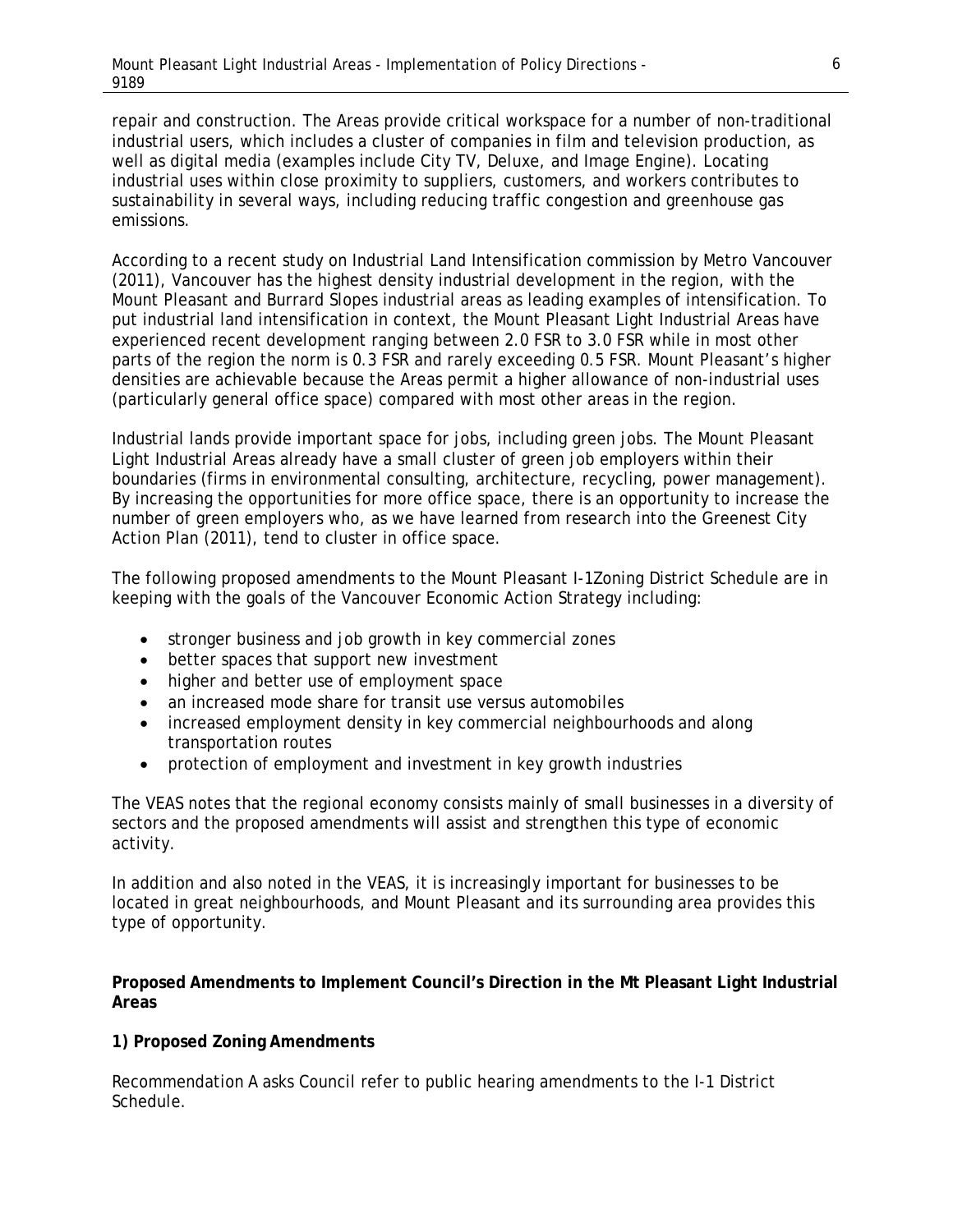To meet the direction of enhancing the job potential in the Areas, staff analyzed all of the service and office uses to determine what negative effects could be experienced by changing the existing floor area limits or allowing the use at all, versus whether there would potentially be a significant job increase as a result of any proposed change. Factors such as limiting increases to property values or lease rates, not causing significant increases in automobile commuting or trips, and not putting pressure on existing industrial uses to relocate due to their operational requirements, were all considered.

It is important to outline some important things that are not being proposed for changes.

- The overall zoning maximum of 3.0 FSR and the maximum height of 18.3m (60') will remain the same.
- As per Council direction, residential and retail limitations will remain in place. Residential use is limited to caretaker units, dwellings in use continuously since Oct 25, 1988, and Artist "Live/Work" Studio-Class B existing as of September 10, 1996.
- Floor area in allowed retail uses will remain limited to 1000 m2.

A companion report to this report will seek direction on allowing Artist "work-only" Studio-Class A, in order to facilitate the use of all industrial areas of the City for the "lighter use" artist category of Class A, which was previously not allowed in the I-1 District and most other industrial areas.

The full description of service and office uses currently permitted in the I-1 District and the proposed changes are illustrated in Appendix D. The existing zoning for office and service uses in the I-1 District can be summarized as either:

- allow the use up to 3.0 FSR,
- allow the use up to 1.0 FSR, or
- allow uses not in the categories above, to be combined up to 1.0 FSR. (An exception is Restaurant Class 1 which is limited to 65 m2.)
- a) Summary of Proposed Changes
- A variety of service uses have been proposed for increase in allowable density, while still remaining within the overall 3.0 FSR density limit.
- Several service uses that were previously not permitted are proposed to be allowed as conditional uses.
- A greater variety of office uses are proposed to be permitted. In the existing zoning, several categories of General Office use are not allowed. In the proposed zoning, all of the categories of General Office use will be allowed.
- The office use category is also proposed for greater flexibility when combined with other uses, in order to allow for greater ability to construct mixed-use buildings.

As an example of the goals in regard to office space, in order to maximize allowable floorspace under the existing zoning, a development would need to typically build 2.0 FSR of industrial space with only 1.0 FSR of office/service space. Under the proposed zoning, a development could typically be comprised of 1.0 FSR of industrial space, 1.0 FSR of service space, and 1.0 FSR of office space.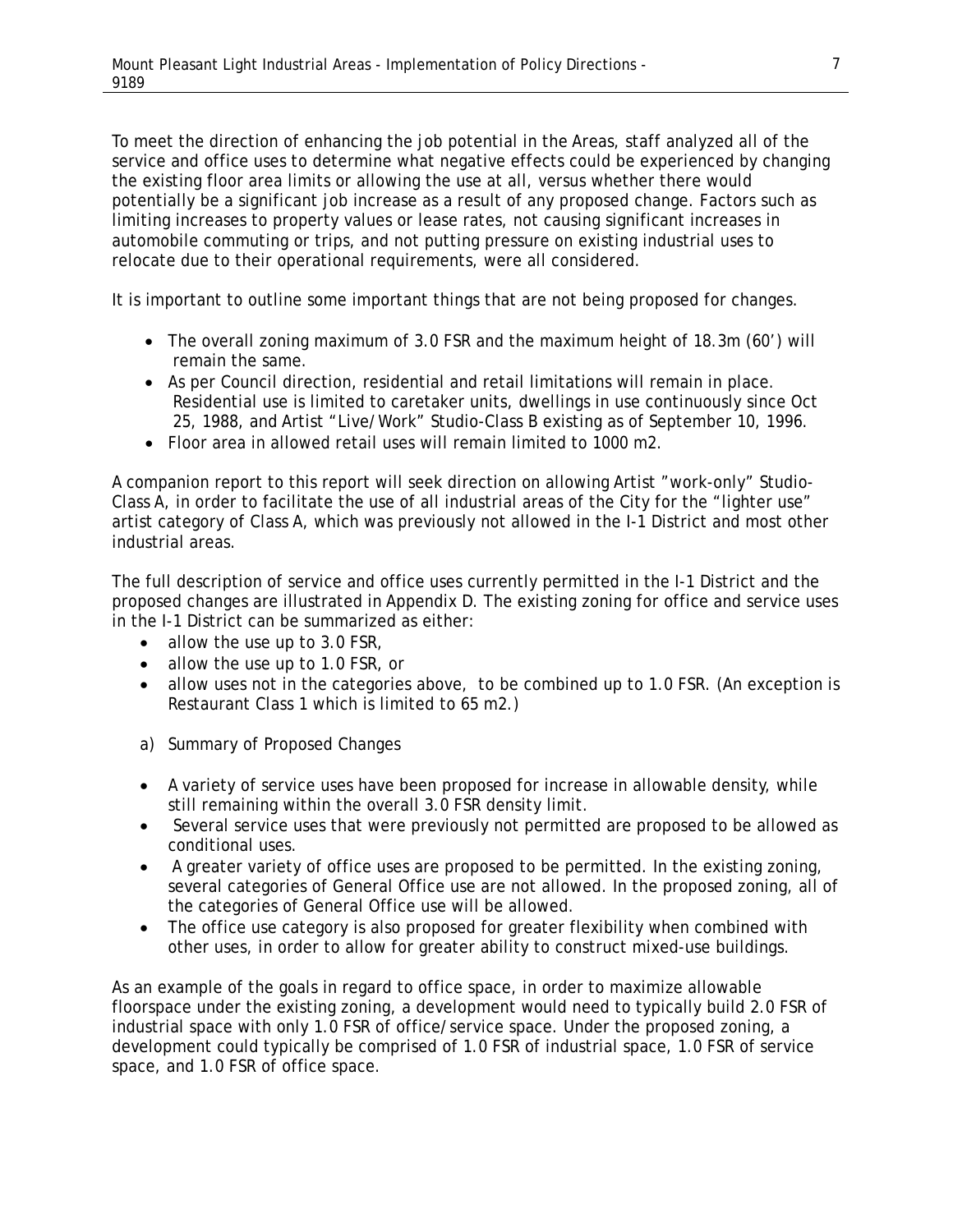There is also a bonus proposed in the circumstances where a development contains certain light industrial and/or service uses (key production, distribution, and repair uses which are noted in 4.7.1(a) of Appendix B) on the ground floor, an equal amount of office space can be built as a bonus in addition to the 1.0 FSR of office allowed. This means a mixed use building could be comprised of 1.0 FSR of the identified light industrial/service space on the ground floor and 2.0 FSR of General Office space above. Details are outlined in Appendices B and D.

 As a result of these proposed changes, it will become easier to build or renovate a building comprised of multiple uses and therefore create additional jobs in the Area. It is expected that this would result in some purpose built buildings up to the 3.0 FSR zoning limit and 18.3 m height limit. These buildings would provide parking as per the Parking By-law and would not cause additional parking impacts in the Area. However, some sites are too small to efficiently provide underground parking, and/or integrate existing loading requirements thus limiting the ability to redevelop. There will be an opportunity with a potential Parking Payment-in-lieu District in the area (refer to Appendix C) for the developer to partner with new developments in the same area in order to provide additional parking over and above specific site requirements. This issue and the projected impact of development on existing surface parking lots will be addressed in the Transportation/Parking Strategy that is proposed to be undertaken. .

As noted above, this report is being referred to Council at the same time as a report outlining zoning changes to all industrial areas of the City that will allow Artist Studio-Class A as a conditional use in all of the industrial zoning districts. Currently Artist Studio-Class A is not allowed in the I-1 District and this will be changed accordingly, if Council decides through Public Hearing to make the changes recommended in the Artist Studio-Class A report.

#### b) Entertainment Uses

Discussion with members of the public also centred around different types of entertainment uses. It was generally felt that allowing Cabaret use would potentially result in large blank or shuttered walls during the daytime and also run the risk of late night impacts on the scattered existing housing in the Areas.

On the other hand, there was a desire to allow some entertainment uses to provide more allday and evening use of the Areas and slightly increase the potential supply of such uses in an area that will eventually be surrounded by other areas with residential uses. There are several food primary restaurants in the surrounding mixed-use areas that have pub-type environments. Increasing the supply of restaurant uses can help service the anticipated growth in the number of jobs in the Areas. There is an opportunity for a limited number of this kind of restaurant use in the Mount Pleasant Light Industrial Areas, with minimal impact on the Areas and surrounding areas.

Staff are proposing to allow Restaurant – Class 1 to increase in size from the currently allowable 65 m2, up to a maximum of 150 m2. This type of restaurant typically does not produce significant impacts, as they are the smaller neighbourhood restaurants that are prevalent in neighbourhoods throughout the City. By allowing them to increase to 150 m2 in size, a typical ground floor of a building on a lot with 25' frontage could be fully utilized if combined with 25% of the floor area being food, beverage, dairy products, or bakery products manufacturing.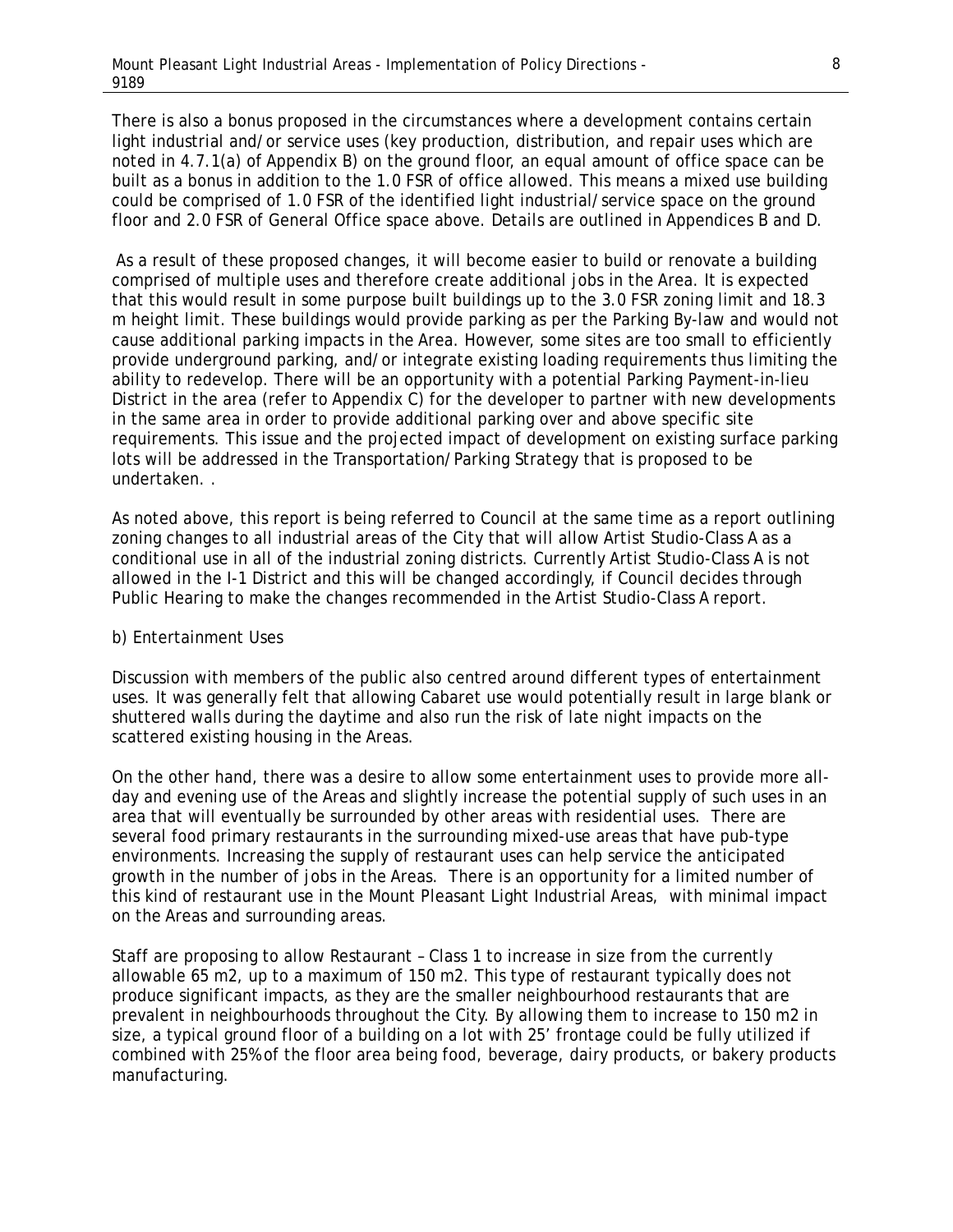Staff are also proposing to allow Restaurant – Class 2 to a maximum of 300 m2, if not within 200m of an existing Restaurant – Class 2 use. This would mean that at the most, 2 or 3 of this category of restaurants could locate in the Areas, without likely causing property value or lease rate escalation in the Mount Pleasant Light Industrial Areas.

Neighbourhood Public House use is being proposed to a maximum of 500 m2, but in combination with a 25% Manufacturing (Brewing or Distilling) component, so that it would result in a Brew Pub use. This would guarantee some industrial floor area while providing a full-day use, with interest on the street and the potential for a neighbourhood-serving attraction. This use would be limited by not being allowed within 300m of an existing neighbourhood pub, meaning that only 1 or 2 businesses of this type of use could locate in the Areas.

#### c) "Housekeeping" Items

A number of items have been pointed out during staff and public discussions in regard to the zoning that should also be considered for amendment at public hearing. For historical reasons, Booming Ground, Marine Terminal or Berth, and Railway Station or Rail Yard are approvable uses in the I-1 District Schedule. The I-1 zoning currently only applies to the Mount Pleasant Light Industrial Areas. These uses are no longer possible or compatible and therefore should be considered for deletion from the I-1 District Schedule.

Section 3.2S refers to "Restaurant - Class 1, provided that the total floor area does not exceed 65 m2". It is proposed to more simply state, "Restaurant - Class 1" in this section and amend section 4.7.1 as follows; "(g) the floor area in Restaurant – Class 1 use shall not exceed 150 m2;". In this manner, section 3.2S would just deal with allowable uses and section 4.7.1 would deal with size of uses, also noting the size is proposed to increase somewhat.

#### **2) Transportation/Parking Strategy**

Recommendation B asks Council to direct staff to report back on a Transportation/Parking Strategy to enhance the employment potential of the Mount Pleasant area that is bounded by Main,  $2^{nd}$ , Cambie, and Broadway, as outlined in Appendix C. This strategy will apply the directions from Transportation 2040 to this local area to improve walking and cycling conditions and provide adequate parking in the context of planned transit improvements. It will also explore ways to improve truck access and provide adequate loading and servicing to support businesses.

The parking standards in this area have recently been updated (2009) to be more in line with the City's efforts to encourage transit ridership and transportation modes that reduce greenhouse gas emissions. This update resulted in an approximate 10-25% reduction of the parking required for the various uses in the general area, depending upon the specific mix of uses. However, there are still a number of issues in the area in regard to serving the businesses and visitors:

- This area currently has a significant amount of free on-street parking that is well used due to the fact that many of the existing businesses in the area do not have underground parking, or only limited surface parking.
- A significant number of the businesses cannot provide underground parking because of lot dimensions and/or because of the loading and storage requirements.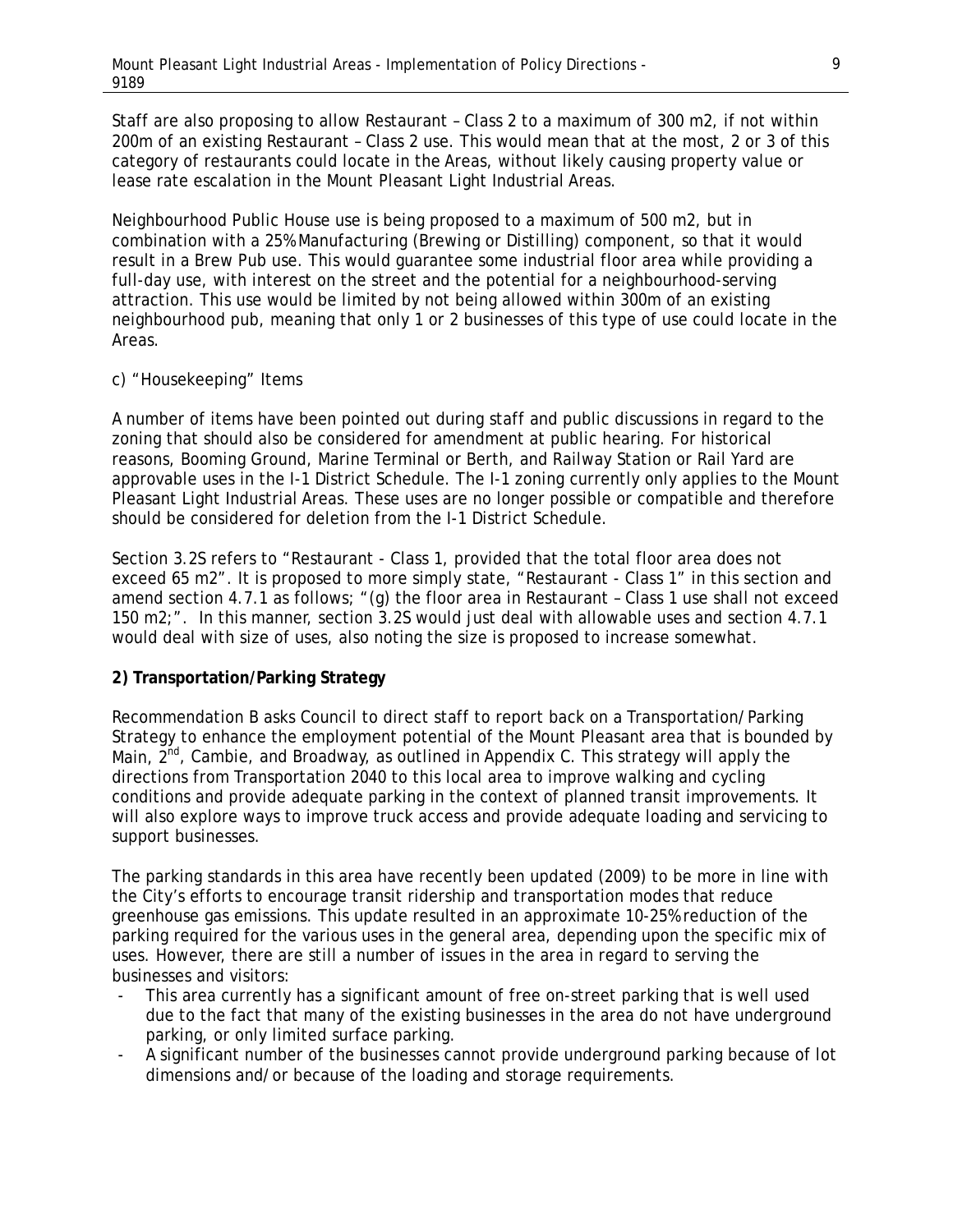- Some quite large surface parking lots serve the area, but this supply will dwindle over time as sites redevelop.

In order to encourage the area to reach its potential as a job centre, a Parking Payment-inlieu District could be considered for this area. The implementation of a Parking Payment-inlieu District would allow landowners to choose to contribute to the payment-in-lieu fund if they cannot reasonably provide parking on site. Parking then can be built or existing parking improved, using these funds within the area. Staff will report back to Council on the payment-in-lieu rates as part of the Transportation/Parking Strategy.

In addition, the potential for larger underground parkades can be examined in order to address long term demands, as existing surface parking lots redevelop. The City owns two key properties near the Main Street edge of the area that were previously targeted for implementing a Quebec/Kingsway connector. Now that this purpose is no longer being contemplated, these properties can be examined for the potential to incorporate public parking in potential redevelopment scenarios. This work could be done in conjunction with upcoming work on the Main Street corridor between  $2^{nd}$  and  $7^{th}$  Avenues, as part of the Mount Pleasant Community Plan implementation.

This area can also be studied for the potential to implement an on-street parking program that would seek to address the overall availability of curbside parking usage.

Staff can report back on the details of these items in order to develop an overall transportation/parking strategy for this area.

#### **3) Access Improvements**

Recommendation B also asks Council to direct staff to report back on a strategy to improve access in the Main Street/Kingsway/E  $7<sup>th</sup>$  Avenue area to facilitate pedestrian and goods movement.

This area has relatively good access, as it is surrounded by arterial streets and has a complete street and lane grid system. An exception to this is the Main/Kingsway and  $7<sup>th</sup>$  Avenue intersection. This is a complicated intersection with multiple turning movements and limited pedestrian/cyclist accessibility. Pedestrians are forced to cross both Main Street and Kingsway separately in order to travel east/west. There is an opportunity for significantly improving pedestrian/cyclist access, with possibly a minimal effect on vehicular movement, by redesigning the intersection. By doing so, pedestrian access to the new Mount Pleasant Community Centre will be improved and the ability to cross Main Street with bicycles at  $7<sup>th</sup>$ Avenue would allow a more direct  $7<sup>th</sup>$  Avenue bikeway.

Engineering staff have had a preliminary look at the potential for redistributing the left turn vehicular movement from Main and  $7<sup>th</sup>$  Avenue to other avenues to the north and south. Relocating the left turn function at  $7<sup>th</sup>$  Avenue could result in simplifying the intersection to the extent that a pedestrian/cyclist crossing could be located on the northern side of the intersection where currently one does not exist. Staff will need to study the intersections in greater detail for both intersection operation and cost considerations. Potential funding for any changes could come from Capital Plan, Development Cost Levies, and/or Community Amenity Contributions from expected redevelopments in this area.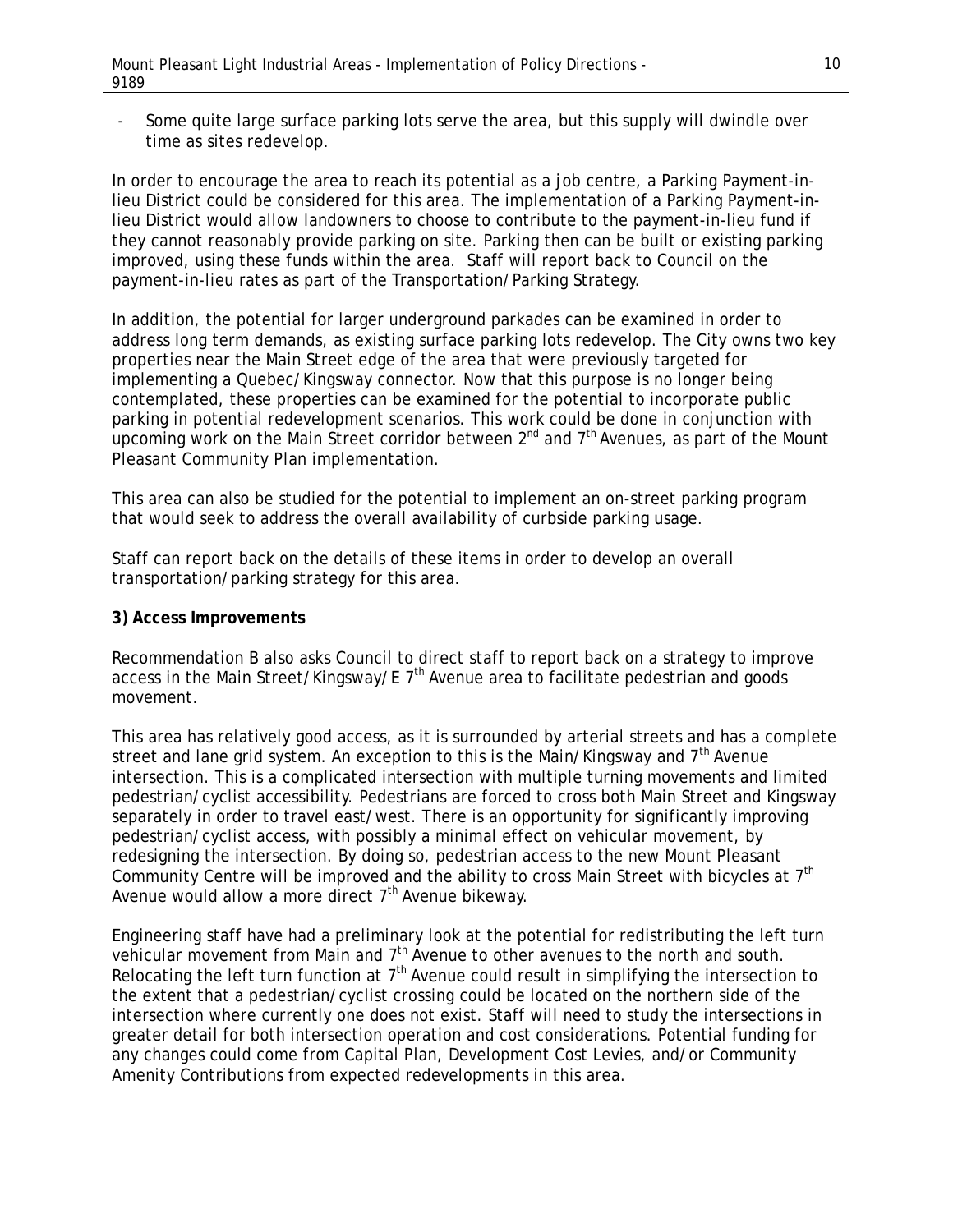Staff can report back on details for the access improvements, along with the proposed overall parking strategy for this area.

# **Summary of Public Consultation**

These proposed amendments to the zoning, access, and parking in the Mount Pleasant Light Industrial Areas were discussed with the community, property owners and businesses through: 1) A mail-out to all property owners and business owners in the Areas (Appendix D), with contact information for feedback to staff; 2) 2 public open houses attended by approximately 70 people; and 3) a meeting with the Mount Pleasant Community Plan Advisory Group.

In general, although there was not substantial feedback from the consultation process there are a number of issues that were raised:

- General support for the increased flexibility created by the zoning changes
- General support for the continued focus on job space and industrial retention (although a small number of respondents did express a desire for more mixed use and residential use)
- Support for access and parking improvements
- Support and concern for the heritage resources (older houses)

The concerns raised in the consultation process around flexibility in zoning, job creation, and access and parking improvements are being addressed through the recommendations contained in this report.

The desire by a smaller number of participants for additional residential in the Areas is not supported due to the challenges of land values pushing out industrial uses, the reality that the Areas are surrounded by high intensity residential use, and due to the existing residential "grandfathered" in the Areas.

There continues to also be a concern about the heritage resources in the Mount Pleasant Light Industrial Areas. Staff continue to monitor any applications in the Areas to retain these older houses, and have been working with willing landowners to secure reasonable relaxations they require to retain the houses. As directed in the Mount Pleasant Community Plan, additional consideration of these heritage houses will be undertaken as part of the next Heritage Register Update.

# *Implications/Related Issues/Risk (if applicable)*

#### *Financial*

There are no financial implications associated with the proposed zoning changes. Financial implications related to the parking strategy and access improvements will be analyzed prior to Council's consideration of these topics.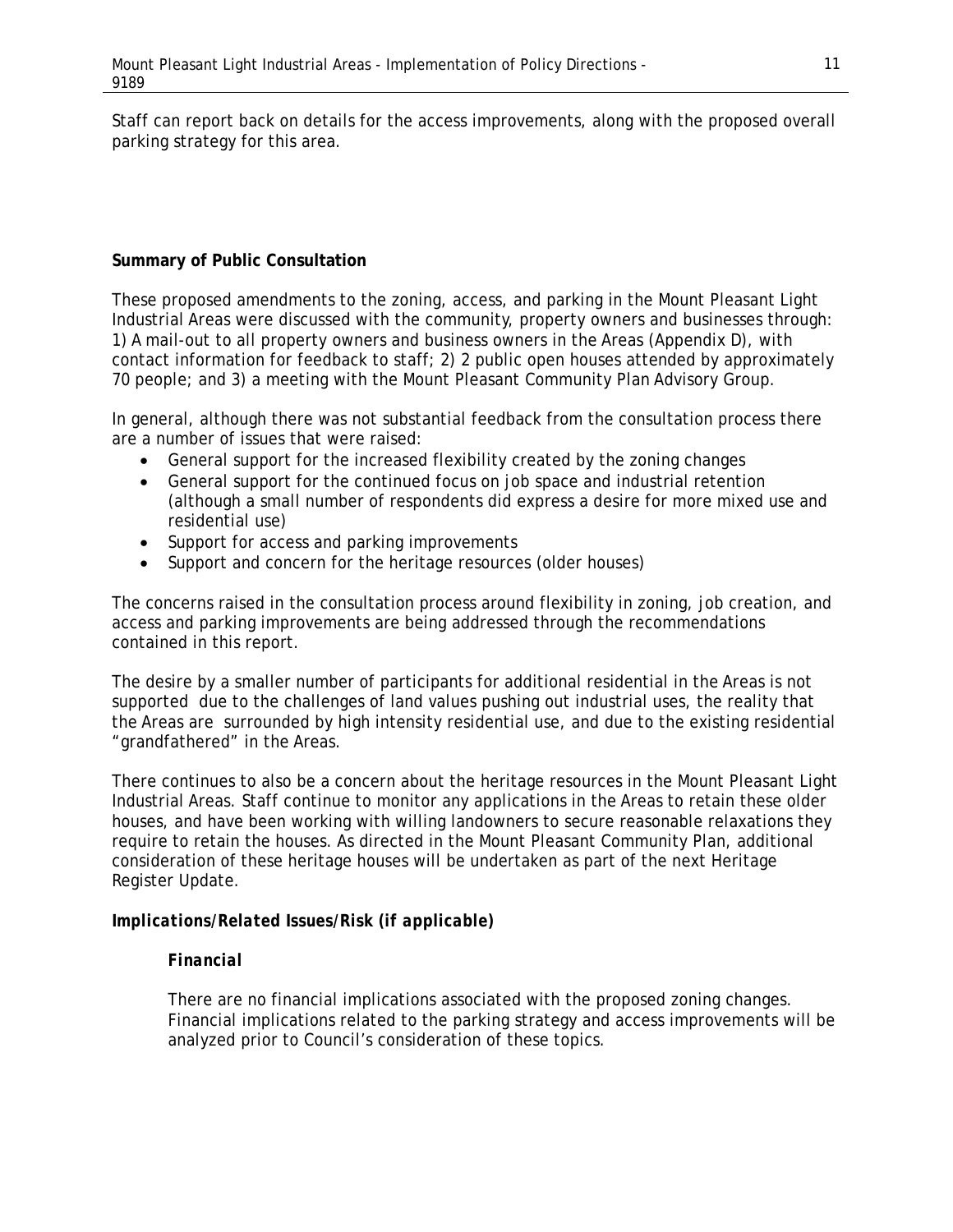#### *Environmental*

The proposed zoning changes are expected to produce more employment in the Areas, therefore increasing the opportunity for commuting to work by walking from nearby residential areas such as the downtown or south east False Creek, by cycling on routes proposed to be upgraded in the near future to the new all ages and abilities design standard, and via the well-developed transit in the Areas. The increased flexibility within the zoning also allows for the development of "green jobs", which tend to rely on job space that provides flexibility for both office/administration, as well as basic manufacturing and prototyping space. Local production and distribution of goods reduces the amount of long distance trips.

#### *CONCLUSION*

.

The Mount Pleasant Light Industrial Areas (I-1 zoned) are valuable inner city light industrial areas that provide services for the downtown core and the City in general. The recommendations in this report will allow a greater diversity of jobs, a greater potential for additional jobs, and will limit property value speculation and the resulting pressure on existing businesses in the Areas to relocate or redevelop their properties. Further work recommended will enhance the Areas by providing options for an overall transportation/parking strategy and access improvements, to meet the goals of the area and the objectives of the recently approved Vancouver Economic Action Strategy.

\* \* \* \* \*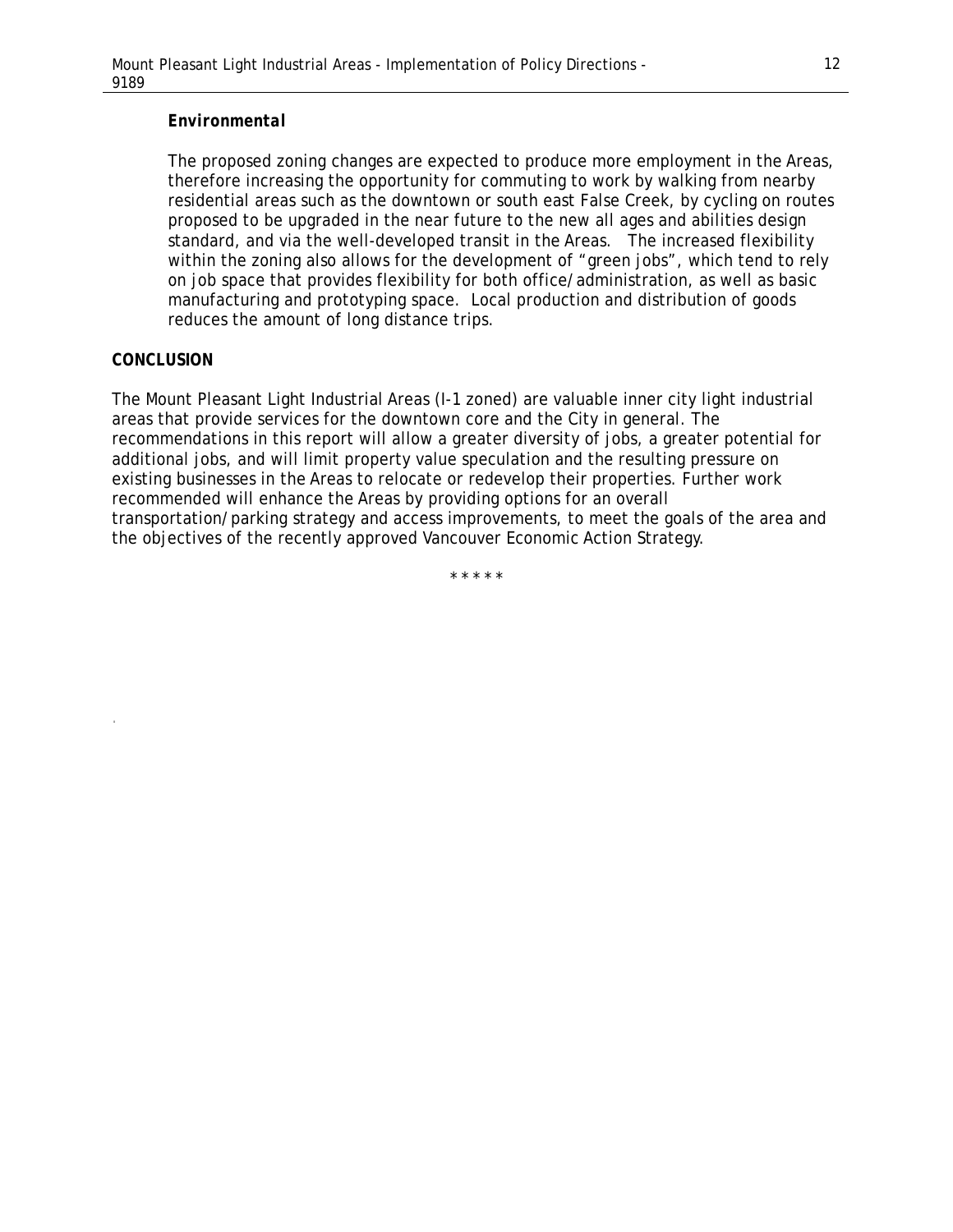

# **Mount Pleasant Light Industrial Areas (I-1)**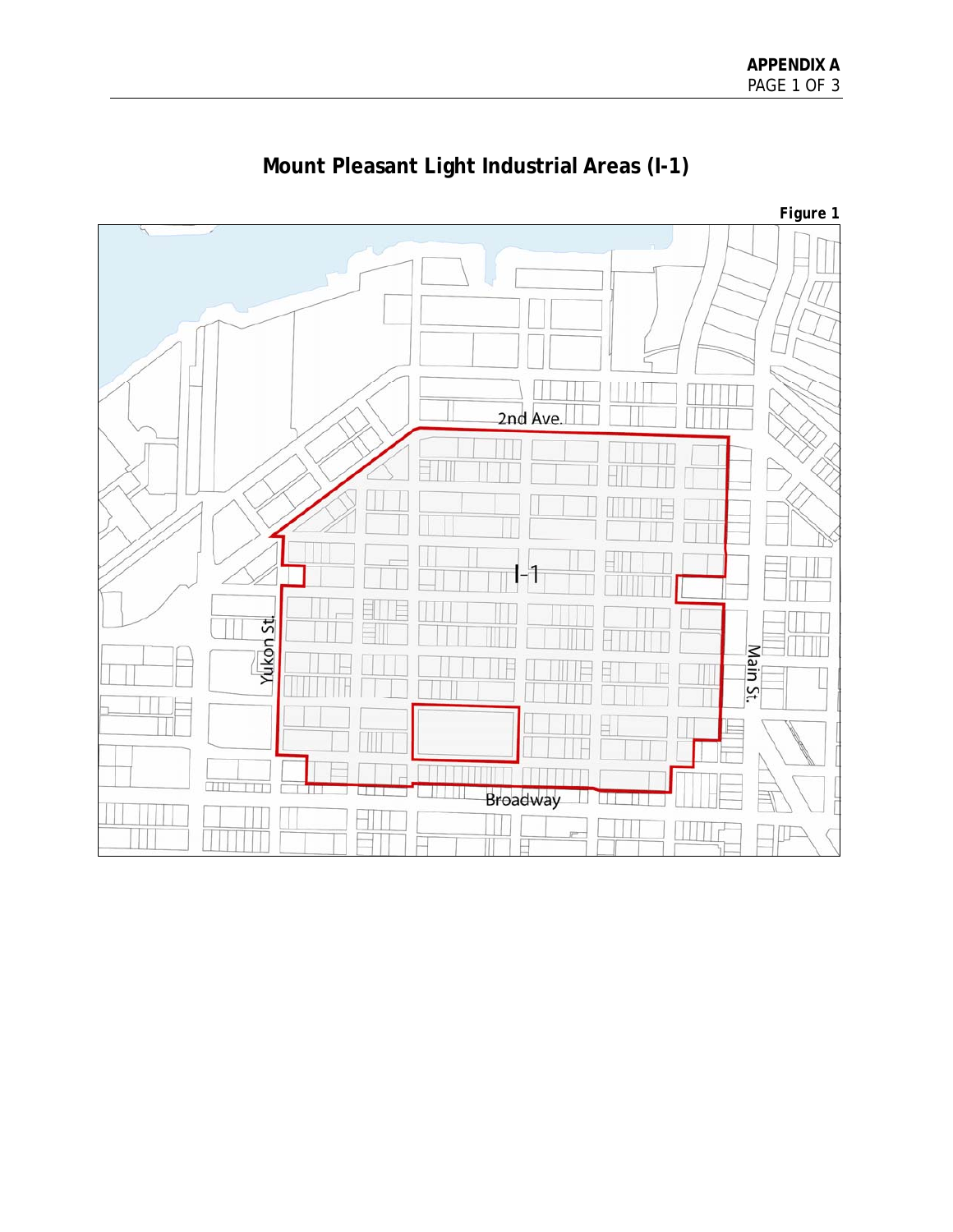

The summarized proposed changes are as follows, with a full description of I-1 Service and Office use changes showing both additions and deletions outlined in Appendix B and as per the existing district schedule format.

# a) Service Uses

Service uses that are being proposed to change to 3.0 FSR, from 1.0 FSR are:

- Catering Establishment (remains outright use)
- Motor Vehicle Repair Shop (remains outright use)
- Photofinishing or Photography Lab (remains outright use)
- Sign Painting Shop (remains outright use)

Service uses that are being proposed to change 1.0 FSR, from 1.0 FSR only when combined with other uses are:

- Animal Clinic (remains outright use)
- Auction Hall (remains conditional use)
- Print Shop (remains conditional use)
- School, Arts or Self-improvement (remains conditional use)
- School, Vocational or Trade (remains outright use)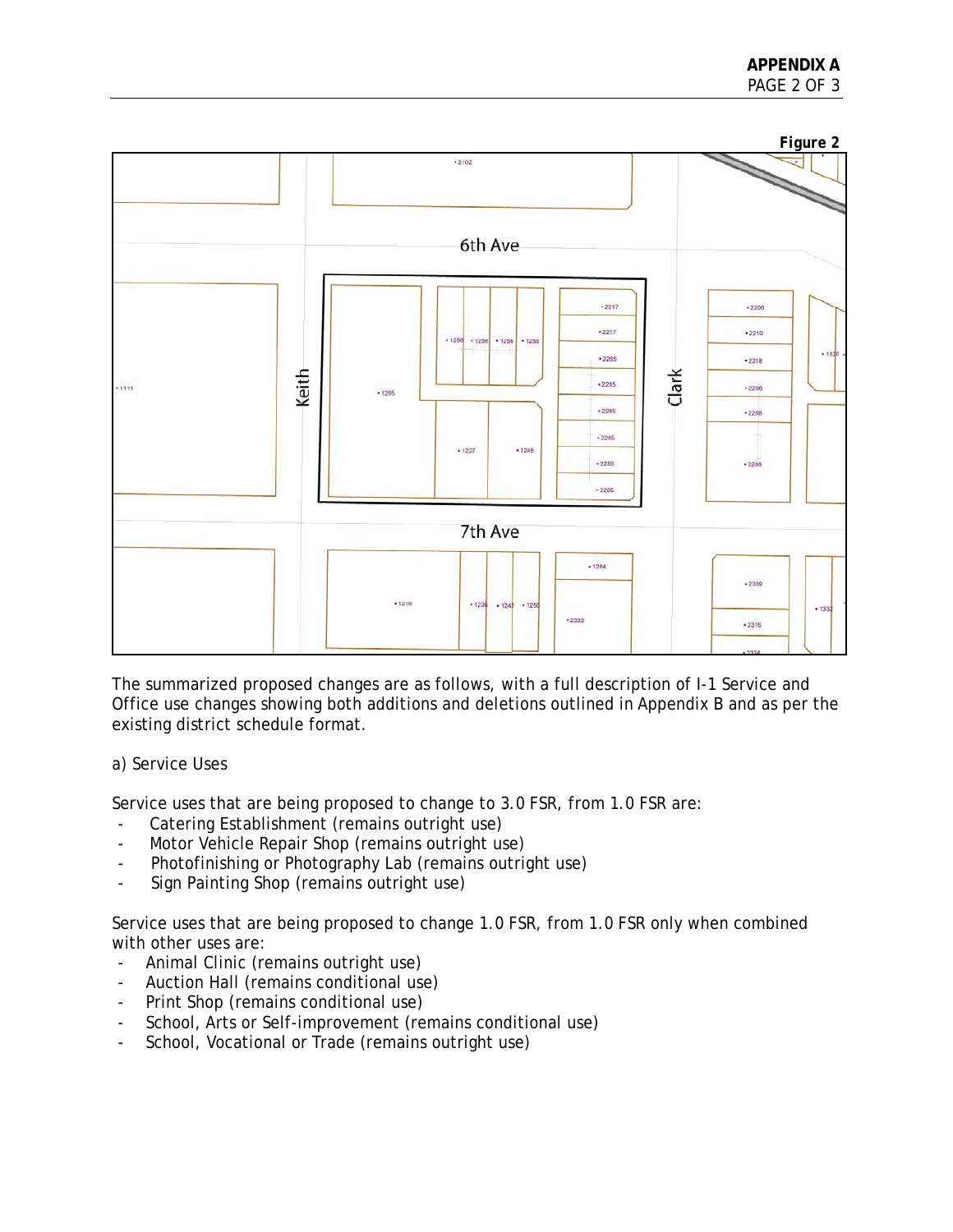Service uses that are being proposed to change to 1.0 FSR, from not being currently permitted are:

- Barber Shop or Beauty Parlour (as a conditional use)
- Laundromat or Dry Cleaning (as a conditional use)
- Photofinishing or Photography Studio (as a conditional use)
- Repair Shop, Class B (as a conditional use)
- School, Business (as a conditional use)

Other Service use changes from either not being allowed or limited to a smaller area are:

- Neighbourhood Public House changes to 500 m2 conditional use (with 25% of the floor area required as Manufacturing – Brewing or Distilling) from not allowed
- Restaurant, Class 1 changes to 150 m2 conditional use from 65 m2 conditional use
- Restaurant, Class 2 changes to 300 m2 conditional use from not allowed
- b) Office Uses
- General Office changes to 1.0 FSR conditional use, from 1.0 FSR when combined with other uses (within this category, the offices of accountants, lawyers, notaries, real estate, advertising, insurance, travel and ticket agencies are proposed to be allowed as well). In addition, up to another 1.0 FSR of general office can be provided if an equal amount of 'light industrial' floor area is provided on the ground floor.
- Health Enhancement Centre changes to 1.0 FSR conditional use when combined with other uses, from not being permitted.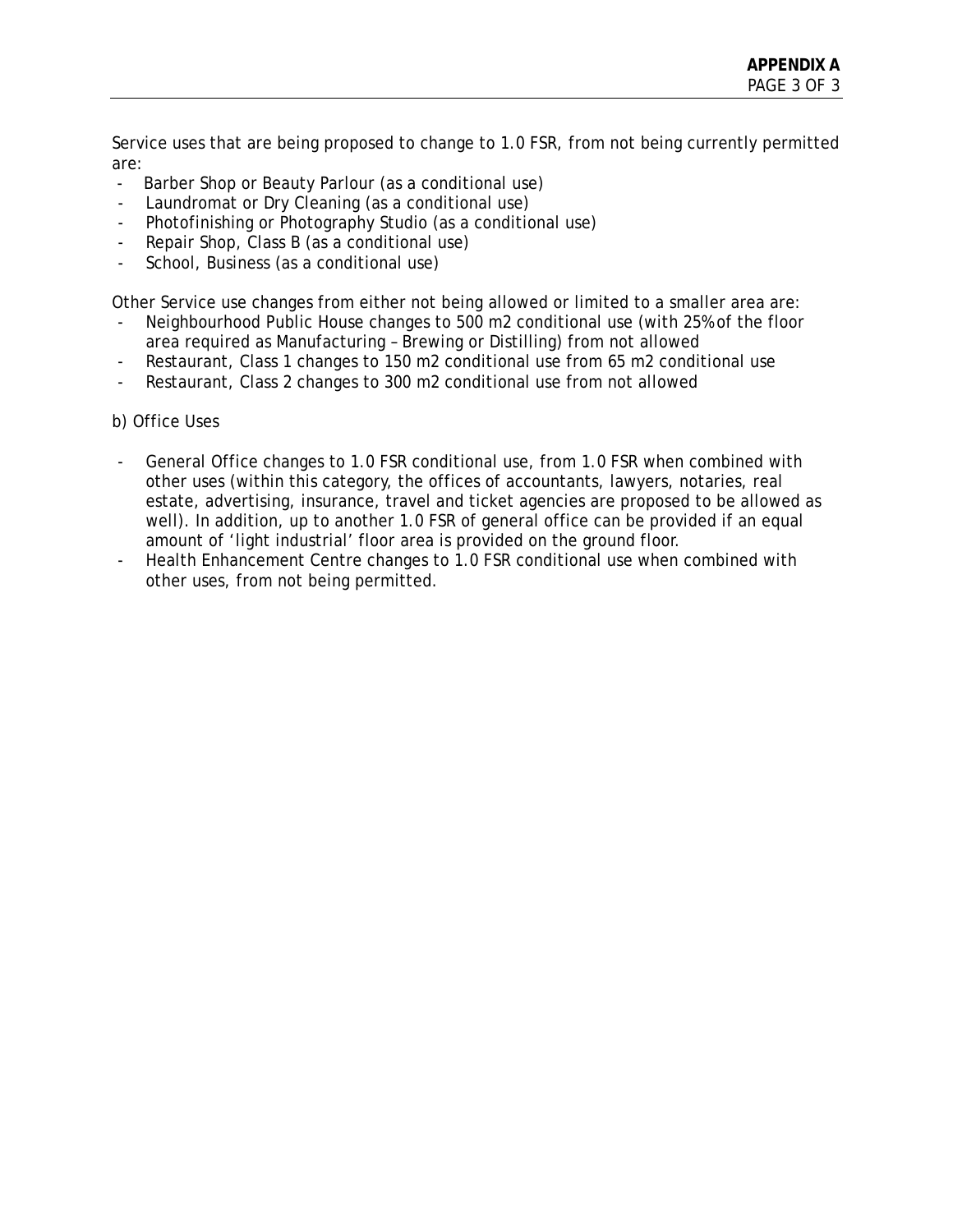# **EXPLANATORY VERSION OF PROPOSED TEXT AMENDMENTS**

# **I-1 DISTRICT SCHEDULE**

(All additions are shown in *bold Italics*. Deletions are shown in strikeout)

By-law amendments will be prepared generally in accordance with the provisions listed below and are subject to change and refinement prior to by-law posting.

Amend the I-1 District Schedule (Zoning and Development By-law), as described in this report to:

1. Revise Intent as follows:

 Service *C*ommercial uses, *including certain office and retail uses subject to the limitations in this schedule, which are* compatible with and complementing *ary to* light industrial uses, are also permitted. but not office or retail stores.

- 2. Amend section 3.2.O as follows:
- General office, but not including the offices of accountants, lawyers and notary publics, nor the offices of real estate, advertising, insurance, travel and ticket agencies.
- *Health Enhancement Centre*

3. Amend section 3.2.S as follows:

- Auction Hall
- *Barber Shop or Beauty Salon*
- *Laundromat or Dry Cleaning Establishment*
- *Neighbourhood Public House*
- *Photofinishing or Photography Studio*
- Print shop
- *Repair Shop Class B*
- Restaurant Class 1, provided that the total floor area does not exceed 65 m2
- *Restaurant Class 2*
- School Arts or Self-Improvement
- *School Business*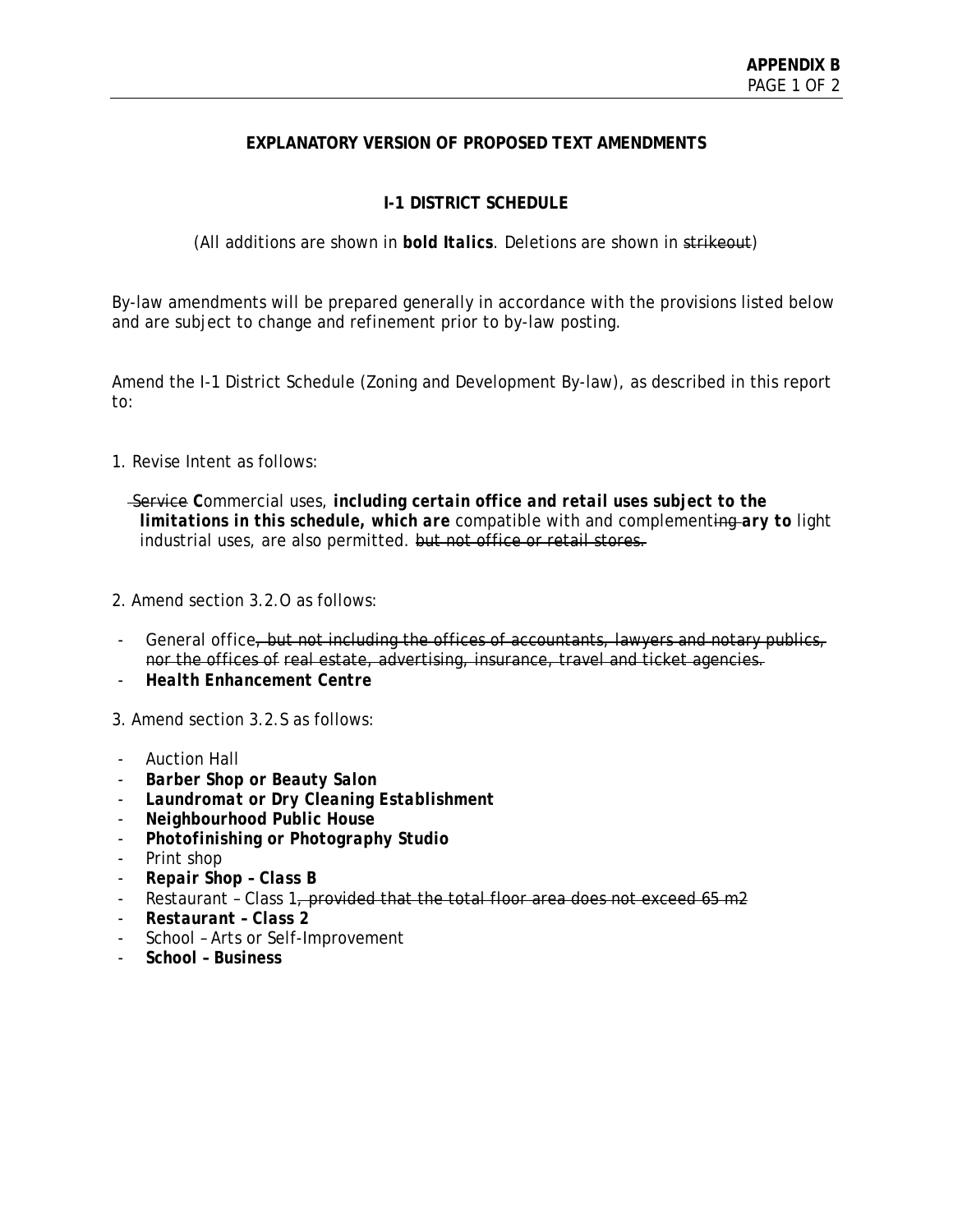- 4. Amend section 3.2.T as follows:
- Aircraft Landing Place
- Booming Ground
- Marine Terminal or Berth
- Mini-storage Warehouse
- Railway Station or Rail Yard
- Storage Yard
- Taxicab or Limousine Station
- Truck Terminal or Courier Depot
- Weighing or Inspection Station
- Works Yard
- 5. Amend section 3.3 as follows:

 *3.3.5 A Neighbourhood Public House use shall not be located within 300m of an existing Neighbourhood Public House use.* 

- *3.3.6 A Restaurant Class 2 use shall not be located within 200m of an existing Restaurant – Class 2 use.*
- 6. Amend section 4.7 as follows: Floor Space Ratio *Floor Area and Density*
- 7. Amend section 4.7.1 as follows:
	- (a) the maximum floor space ratio shall be 3.0 for Manufacturing Uses, Transportation and Storage Uses, Utility and Communication Uses, Wholesale Uses, and the following Service Uses: *Catering Establishment;* Laboratory; Laundry or Cleaning Plant; *Motor Vehicle Repair Shop; Photofinishing or Photography Laboratory;* Production or Rehearsal Studio; Repair Shop – Class A; *Sign Painting Shop;* and Work Shop;
	- (b) *the maximum floor space ratio shall be 1.0 for the following Office uses: General Office, which may be increased to another 1.0 FSR if an equal amount of floor area from section 4.7.1(a) is provided on the ground floor;*
	- (c) the maximum floor space ratio shall be 1.0 for each of the following Service Uses: *Animal Clinic; Auction Hall; Barber Shop or Beauty Salon;* Catering Establishment; *Laundromat or Dry Cleaning Establishment;* Motor Vehicle Repair Shop; Photofinishing or Photography Laboratory; *Photofinishing or Photography Studio; Print Shop; Repair Shop – Class B; School – Arts or Self Improvement; School – Business; School – Vocational or Trade;* Sign Painting Shop;
	- (d) the maximum floor space ratio shall be 1.0 for all other uses combined; and
	- (e) the floor area in retail uses, including accessory retail, shall not exceed 1 000 m2*;*
	- (f) *the floor area in Neighbourhood Public House use shall not exceed 500 m2 and must have a minimum of 25% of total floor area dedicated to Manufacturing (Brewing or Distilling);*
	- (g) *the floor area in Restaurant Class 1 use shall not exceed 150 m2; and*
	- (h) *the floor area in Restaurant Class 2 use shall not exceed 300 m2.*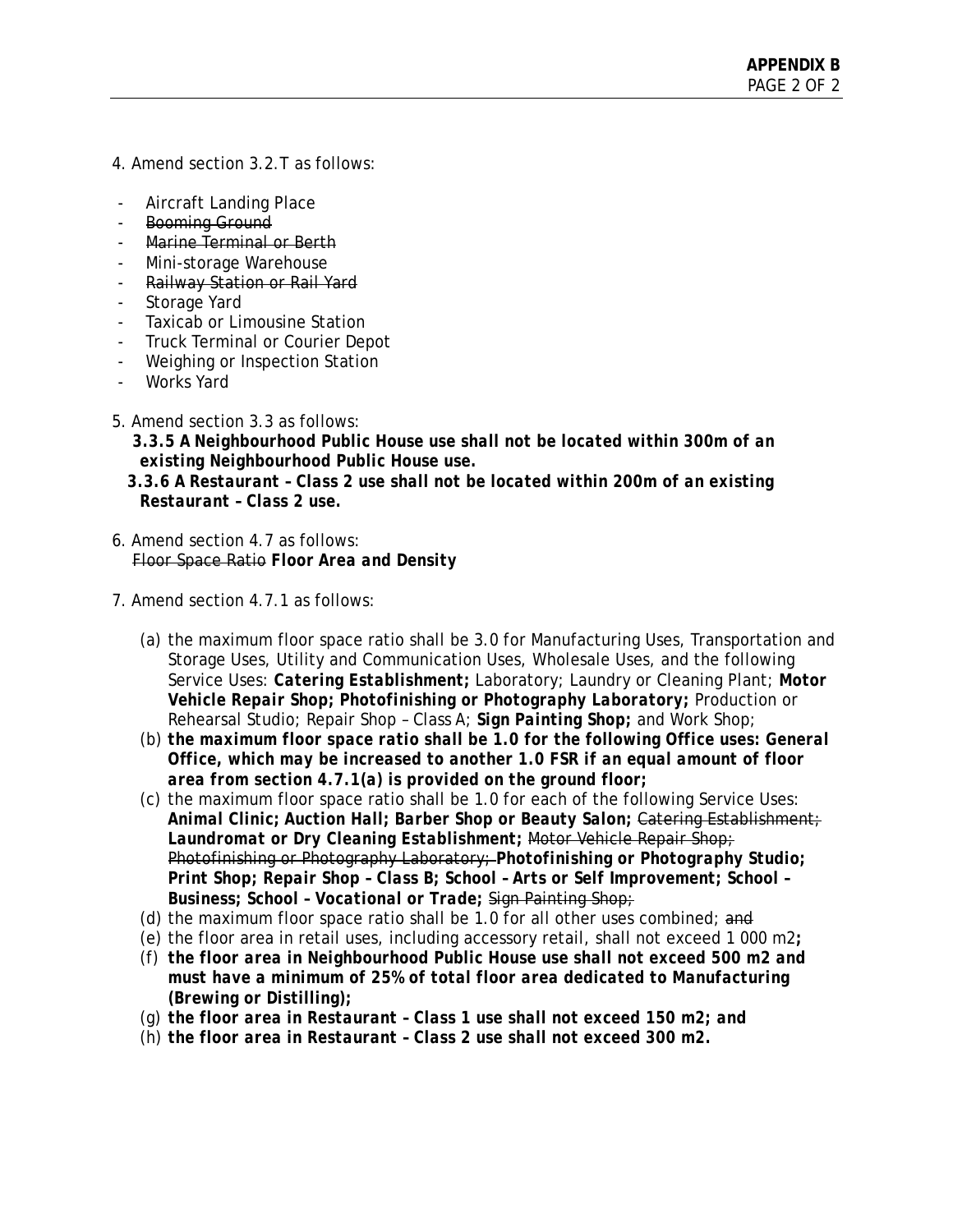

# **MOUNT PLEASANT TRANSPORTATION/PARKING STRATEGY STUDY AREA**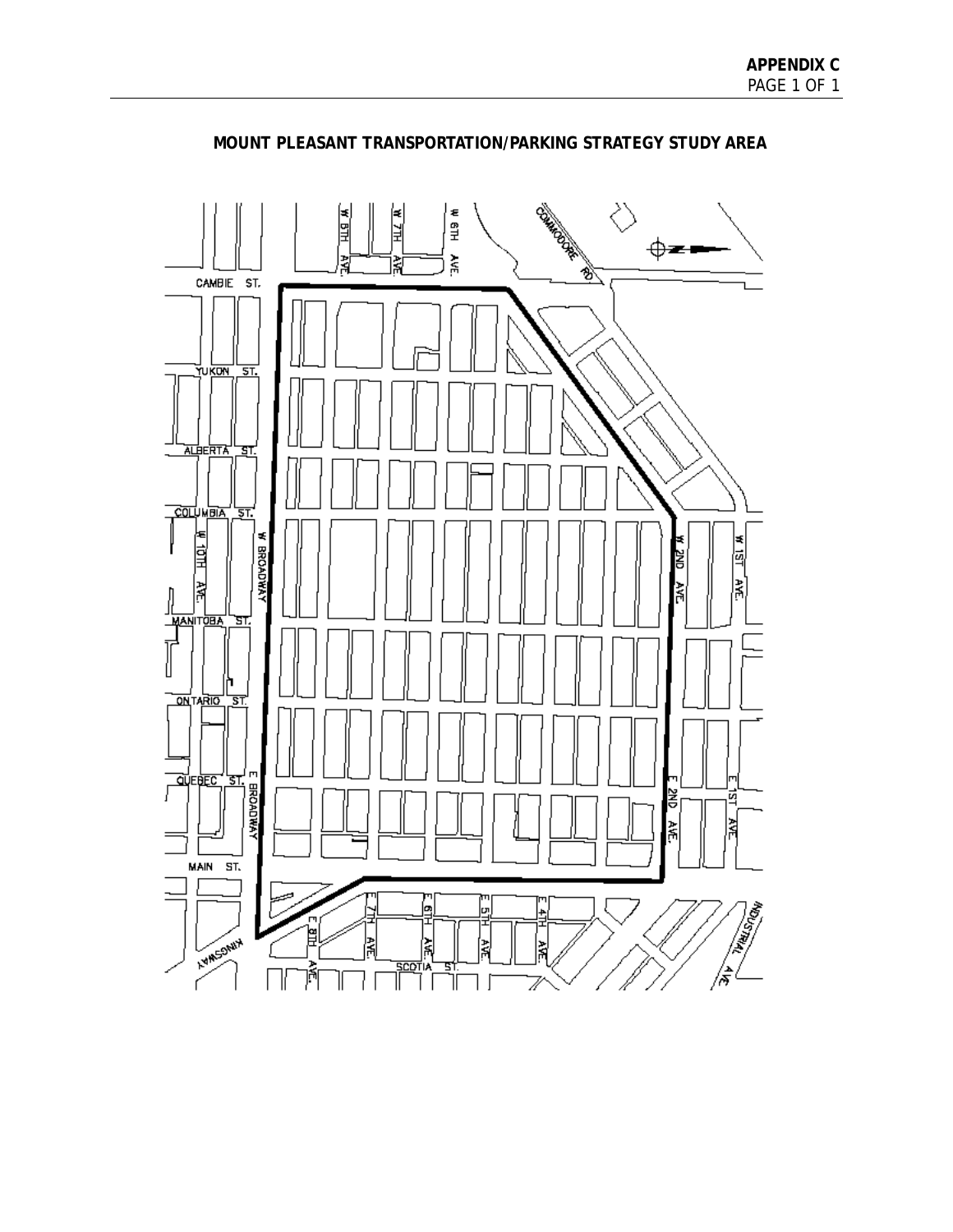# **MAILER SENT TO ALL PROPERTY AND BUSINESS OWNERS IN THE MOUNT PLEASANT PRODUCTION, DISTRICTION, REPAIR AREA**

# **Fall 2011**

#### **MOUNT PLEASANT PRODUCTION, DISTRIBUTION, REPAIR AREA Proposed Amendments to the I-1 Zoning District Schedule**



The Mount Pleasant PDR industrial area (zoned I-1, see map at left) was examined in the Metropolitan Core Jobs and Economy Land Use Plan (undertaken by the City from 2005-2010 and adopted by Council in 2010). It was determined in this plan that the future desired role of this area was:

"Strengthen and enhance the Mount Pleasant industrial area's role of providing centrally located, affordable production, distribution, and repair space by providing opportunities to increase job intensity through modest amounts of office and service uses, without displacing light industrial functions."

This will be accomplished while keeping the overall density maximum at 3.0 FSR and the maximum height at 18.3 m, with the built form guidelines remaining unchanged.

Proposed Policy Directions are:

- 1. Continue to prohibit new residential uses in the area
- 2. Provide a parking strategy for the area
- 3. Maintain the current limitations on retail uses
- 4. Introduce some modest amounts of office and service uses

Proposed Amendments to the I-1 District Zoning Schedule are:

- 1. Add to the types of office and service uses permitted (see back for details)
- 2. Increase the permitted office and service use densities (see back for details)
- 3. Remove Booming Ground, Marine Terminal/Berth, and Railway Station/Railyard from permitted uses, as they are no longer possible or viable in the area

If you have any comments on the proposed changes please send them to Cory Dobson at cory.dobson@vancouver.ca or contact Richard Johnson at 604-873-7189. It is expected that Council will receive a report in January referring these proposals to a Public Hearing in the early Spring. You will be notified ahead of time for both events.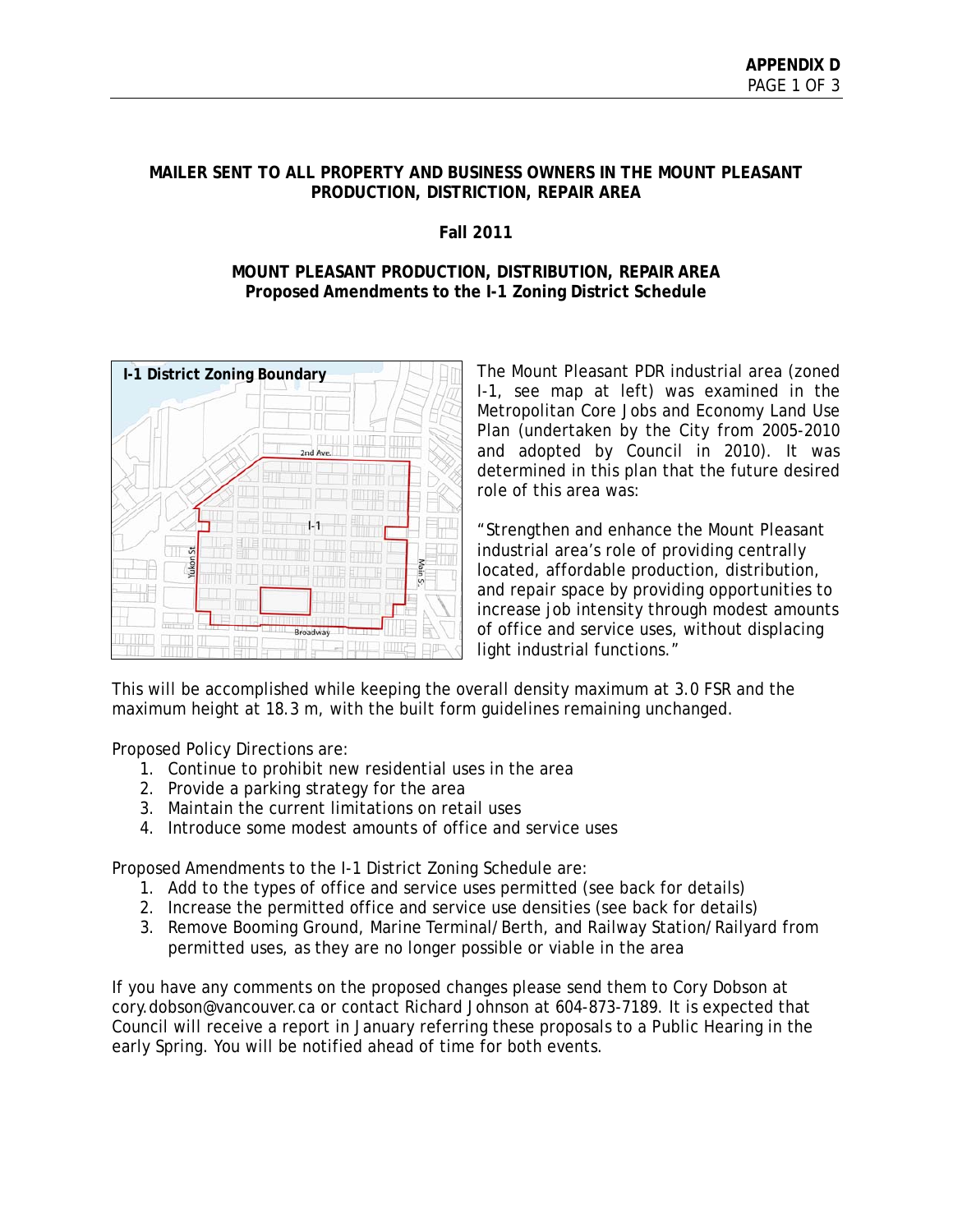# **PROPOSED ZONING CHANGES: MOUNT PLEASANT INDUSTRIAL AREA** Changes are **shaded** | Bold Strikeouts are **Deletions** | Bold *Italics* are *Additions*

| <b>DISTRICT SCHEDULE USES</b>                   | <b>OUTRIGHT</b>                | <b>CONDITIONAL</b>                    | <b>NOT ALLOWED</b>      |
|-------------------------------------------------|--------------------------------|---------------------------------------|-------------------------|
| <b>SERVICE</b>                                  |                                |                                       |                         |
| <b>Animal Clinic</b>                            | <mark>1.0c*</mark> 1 <i>.0</i> |                                       |                         |
| <b>Auction Hall</b>                             |                                | $4.0 c^*$<br>7.0                      |                         |
| Barber Shop or Beauty Parlour                   |                                | 1.0                                   | $\overline{\textbf{x}}$ |
| Bed and Breakfast Accommodation                 |                                |                                       | $\overline{\mathsf{x}}$ |
| Body Rub Parlour                                |                                |                                       | $\overline{X}$          |
| Cabaret                                         |                                |                                       | $\overline{\mathsf{x}}$ |
| Catering Establishment                          | 3.0<br>4.0                     |                                       |                         |
| Drive-through Service                           |                                |                                       | Χ                       |
| <b>Funeral Home</b>                             |                                |                                       | $\overline{\mathsf{x}}$ |
| Hotel                                           |                                |                                       | $\overline{\mathsf{x}}$ |
| Laboratory                                      | $\overline{3.0}$               |                                       |                         |
| Laundry or Cleaning Plant                       | $\overline{3.0}$               |                                       |                         |
| Laundromat or Dry Cleaning                      |                                | 1.0                                   | $\overline{\textbf{X}}$ |
| Motor Vehicle Repair Shop                       | 3.0<br>4.0                     |                                       |                         |
| Motor Vehicle Wash                              | $1.0c*$                        |                                       |                         |
| Neighbourhood Public House                      |                                | $500m^{2**}$                          | $\overline{\textbf{x}}$ |
| Photofinishing or Photography Lab               | 3.0<br>4.0                     |                                       |                         |
| Photofinishing or Photography Studio            |                                | 1.0                                   | $\overline{\textbf{x}}$ |
| Print Shop                                      |                                | $7.0c$ <sup>*</sup> $1.0$             |                         |
| Production or Rehearsal Studio                  | 3.0                            |                                       |                         |
| Repair Shop Class A                             | 3.0                            |                                       |                         |
| Repair Shop, Class B                            |                                | 1.0                                   | $\overline{\textbf{x}}$ |
| Restaurant, Class 1                             |                                | 65 <sub>m²</sub><br>150m <sup>2</sup> |                         |
| Restaurant, Class 2                             |                                | $300m^{2***}$                         | X                       |
| Restaurant, Drive-in                            |                                |                                       | $\overline{\mathsf{x}}$ |
| School, Arts or Self-Improvement                |                                | $4.0 c^*$<br>1.0                      |                         |
| School, Business                                |                                | 1.0                                   | $\overline{\textbf{x}}$ |
| School, Trade or Vocational                     | 1.0 c*<br>1.0                  |                                       |                         |
| <b>Sign Painting Shop</b>                       | 3.0<br>4.0                     |                                       |                         |
| <b>Wedding Chapel</b>                           |                                |                                       | $\overline{\mathsf{X}}$ |
| Workshop                                        | 3.0                            |                                       |                         |
| <b>OFFICE</b>                                   |                                |                                       |                         |
| <b>Financial Institution</b>                    |                                |                                       | $\overline{\mathsf{X}}$ |
| General <i>(but not accountants, lawyers or</i> |                                |                                       |                         |
| notaries, real estate, insurance, advertising,  |                                | 1.0<br><u> 1.0 с*</u>                 |                         |
| travel and ticket agents)                       |                                |                                       |                         |
| <b>Health Care</b>                              |                                |                                       | χ                       |
| <b>Health Enhancement Centre</b>                |                                | $1.0c*$                               | $\overline{\textbf{x}}$ |